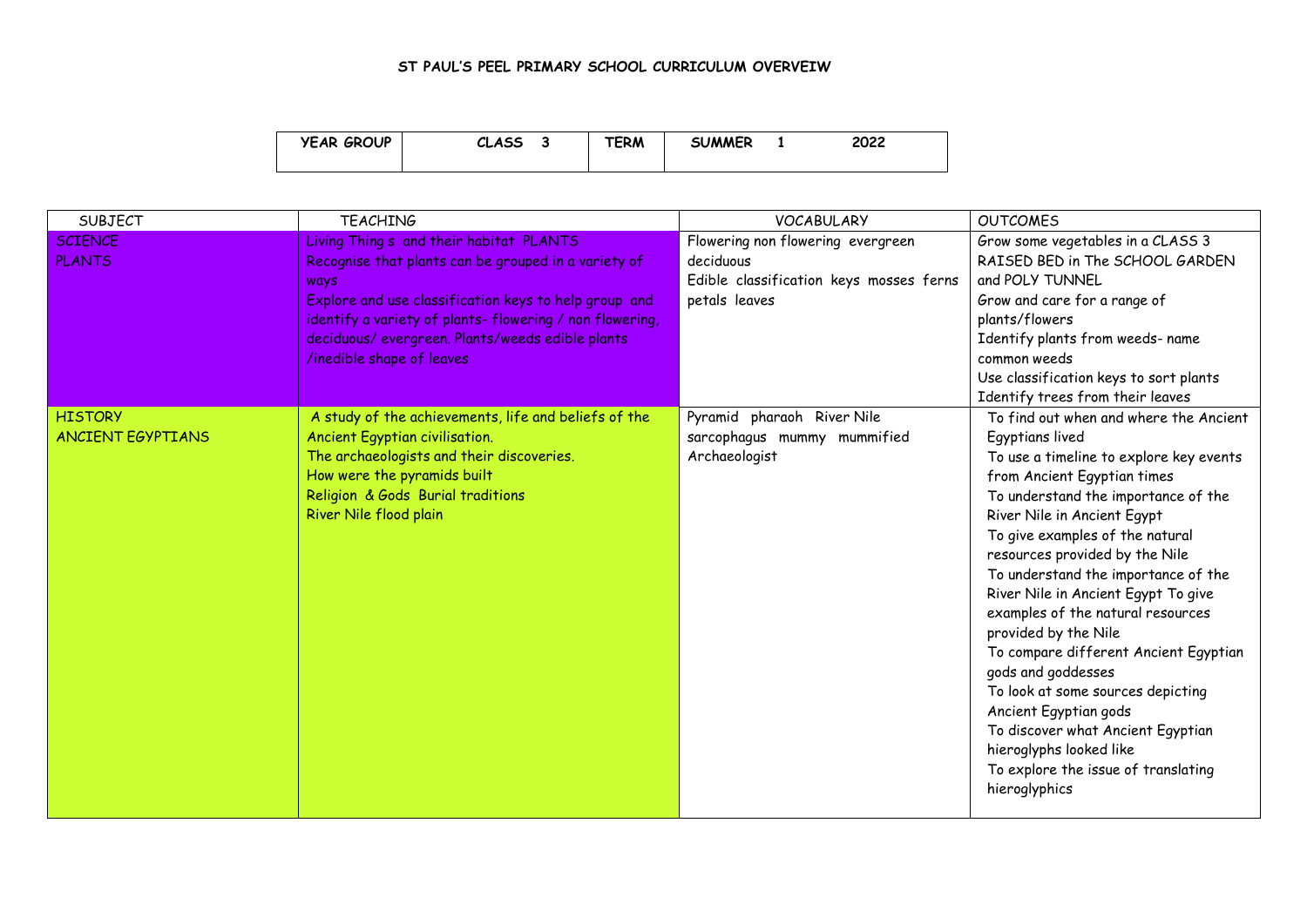| R.E.<br>PE<br><b>ATHLETICS</b>                                         | <b>UNIT 3.5</b><br>Which rules should we follow?<br>Listen to the story of Moses<br>Delivered by Salford Community Leisure<br><b>ATHLETICS</b>                                                                                                                                                       | Commandments rules, laws, Moses, Mount<br>Sinai, Jesus, New Commandment                                                                  | To consider rules as a code for living -<br>not a barrier<br>Know that Moses received the ten<br>commandments from God and that the<br>story is in The Old Testament<br>That Christians try to follow God's rules                                                                                                                                                                                                                                                                           |
|------------------------------------------------------------------------|------------------------------------------------------------------------------------------------------------------------------------------------------------------------------------------------------------------------------------------------------------------------------------------------------|------------------------------------------------------------------------------------------------------------------------------------------|---------------------------------------------------------------------------------------------------------------------------------------------------------------------------------------------------------------------------------------------------------------------------------------------------------------------------------------------------------------------------------------------------------------------------------------------------------------------------------------------|
| <b>BRITISH VALUES</b>                                                  | <b>MUTUAL RESPECT</b><br>Explore the meaning of respect- how do we show<br>respect to elders, other religions and cultures, adults,<br>parents, grandparents. School staff ?Disrespectful of<br>rules and laws                                                                                       | Respect, negative behaviour,<br>disrespectful, rules, culture, race,<br>religion, beliefs, tradition, preference,<br>Rights, perspective | Understand how to show respect-good<br>manners, being polite,<br>How this links to the British value-<br>Tolerance we studied last half term                                                                                                                                                                                                                                                                                                                                                |
| Relationship /PSHCE/ /JIGSAW<br><b>RELATIONSHIPS</b>                   | Family roles & responsibilities<br>2. Friendship<br>Keeping myself safe online<br>3.<br>Being a Global citizen 1<br>4.<br>Being a Global citizen 2<br>5.<br>Celebrating my web of relationships<br>6.                                                                                                | Role responsibilities negotiate<br>situation influence appreciate<br>Empathise global citizen                                            | I can describe how taking some<br>responsibility in my family makes me feel<br>- I know how to negotiate in conflict to<br>try to find a win-win solution. I know who<br>to ask for help if I am worried on line.I<br>know how some actions of people around<br>the world help to influence my life. I can<br>empathise with children whose lives are<br>different to mine & appreciate what I<br>might learn from them. I know how to<br>express my appreciation to my friends &<br>family |
| ART/DT<br><b>ARTIST STUDY</b>                                          | STUDY the work of JACKSON POLLOCK<br>Find out about the life and work of Jackson Pollock<br>Or choose another artist of your choice                                                                                                                                                                  | colour surrealist pop art<br>Abstract<br>artist effects<br>Expressionist<br>mood texture impressionist                                   | Create artwork in the style of Jackson<br>Pollock<br>Find out about the life of the artist<br>Research different artist styles                                                                                                                                                                                                                                                                                                                                                              |
| <b>COMPUTING</b><br>3.6 BRANCHING DATA BASES<br><b>3.7 SIMULATIONS</b> | Branching Databases - To sort objects using just<br>YES/NO To complets a branching database using<br>2Question To create a branching database of the<br>children's choice<br><b>SIMULATIONS</b><br>To look at what simulations are. To explore a simulation.<br>To analyse and evaluate a simulation | Branching data bases<br>Simulations                                                                                                      | Can understand and play YES/NO game<br>with a friend. Have contributed to a class<br>branching data base about fruit. Children<br>have completed a branching database<br>about vegetables. Create and debug a<br>database of their choice<br>Know that a computer simulation can<br>represent real or imaginary situations<br>Can use a simulation to try out different                                                                                                                     |